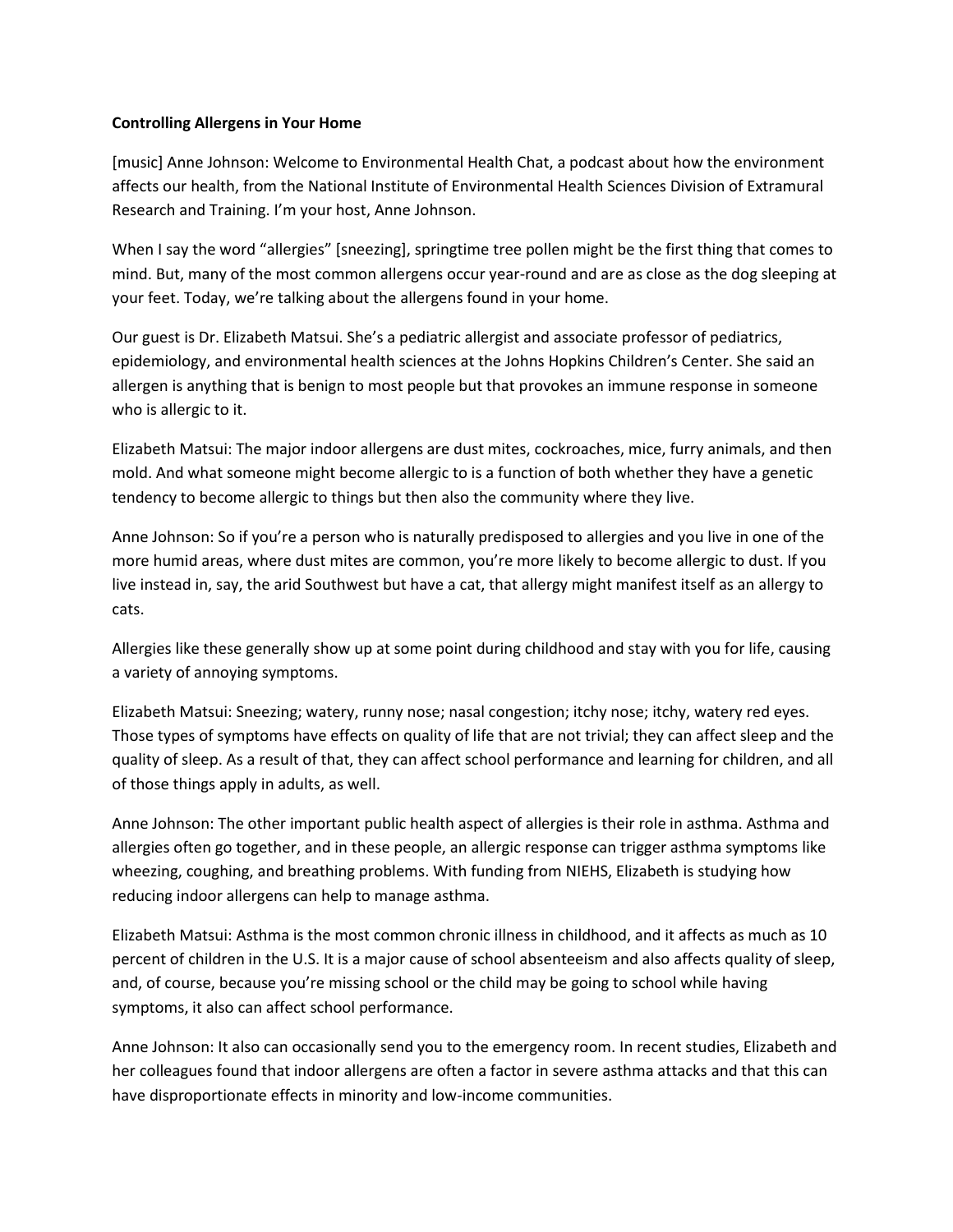Elizabeth Matsui: We have learned recently that mouse allergen is a major contributor in low-income, minority populations. And so, in urban areas, there is a lot of mouse infestation, and in low-income communities, the housing is not well cared-for oftentimes by landlords, and there's infestation and high levels of allergens, and we see more than half of the children who show up in the emergency room with an asthma flare are allergic to mice. And in some communities, almost all of those children have mice in their home.

Anne Johnson: Everyone is at risk for allergies, including people of all races, ethnicities, and socioeconomic status. It's not always easy to know whether you have an allergy to mice or other indoor allergens. With food allergies or outdoor allergens like tree pollen, it's easier to pinpoint what triggers the allergic reaction. If you're experiencing year-round symptoms that impede your quality of life, it's a good idea to see a doctor, who may recommend a skin or blood test. If taking allergy medication improves your symptoms, then that's another confirmation that allergies are the culprit.

But, of course, the bigger solution is to eliminate the source of the allergen in your home, and I'm afraid Elizabeth has bad news for people who are allergic to their pets.

Elizabeth Matsui: The best thing to do—and the only thing that really seems to work in studies—is to find the animal a new home, and that's very difficult to do because the animal is usually like another family member. And, an important thing to note is sometimes patients want to have the pet visit a relative or neighbor for a few days to see whether their symptoms get better, and that is not a good test because it takes about four to six months after removing the pet from the home for the allergen levels to drop enough to make a difference in symptoms, so I think that's an important caveat. There are secondary measures that people can try to take—keeping the pet in a separate area, keeping the bedroom as a "safe place" where the door is always closed, washing all of your bedding frequently those sorts of things people have tried. They are either not effective or very, very minimally effective.

Anne Johnson: Part of what makes animal allergens so difficult to get rid of is that they float around on airborne particles that are extremely lightweight, which means they can stay in the air a long time, as opposed to heavier allergens like dust mites. Those are much easier to fight with frequent vacuuming and mopping, washing your bedding in hot water, or using air filters.

For pests like mice and cockroaches, Elizabeth recommends using a professional pest-management company that will not only set traps but also seal the areas around your house where pests are likely to come in. For mold, she recommends a similar approach. Clean any mold that accumulates in your bathroom or basement but also be sure to eliminate the source of the mold—moisture—to keep it from coming back.

Thanks to Elizabeth Matsui of the Johns Hopkins Children's Center for those tips. We hope they'll help you breathe a little easier.

You've been listening to Environmental Health Chat. I'm your host, Anne Johnson, and our podcast is brought to you by the Division of Extramural Research and Training at NIEHS, part of the National Institutes of Health, an agency of the U.S. Department of Health and Human Services.